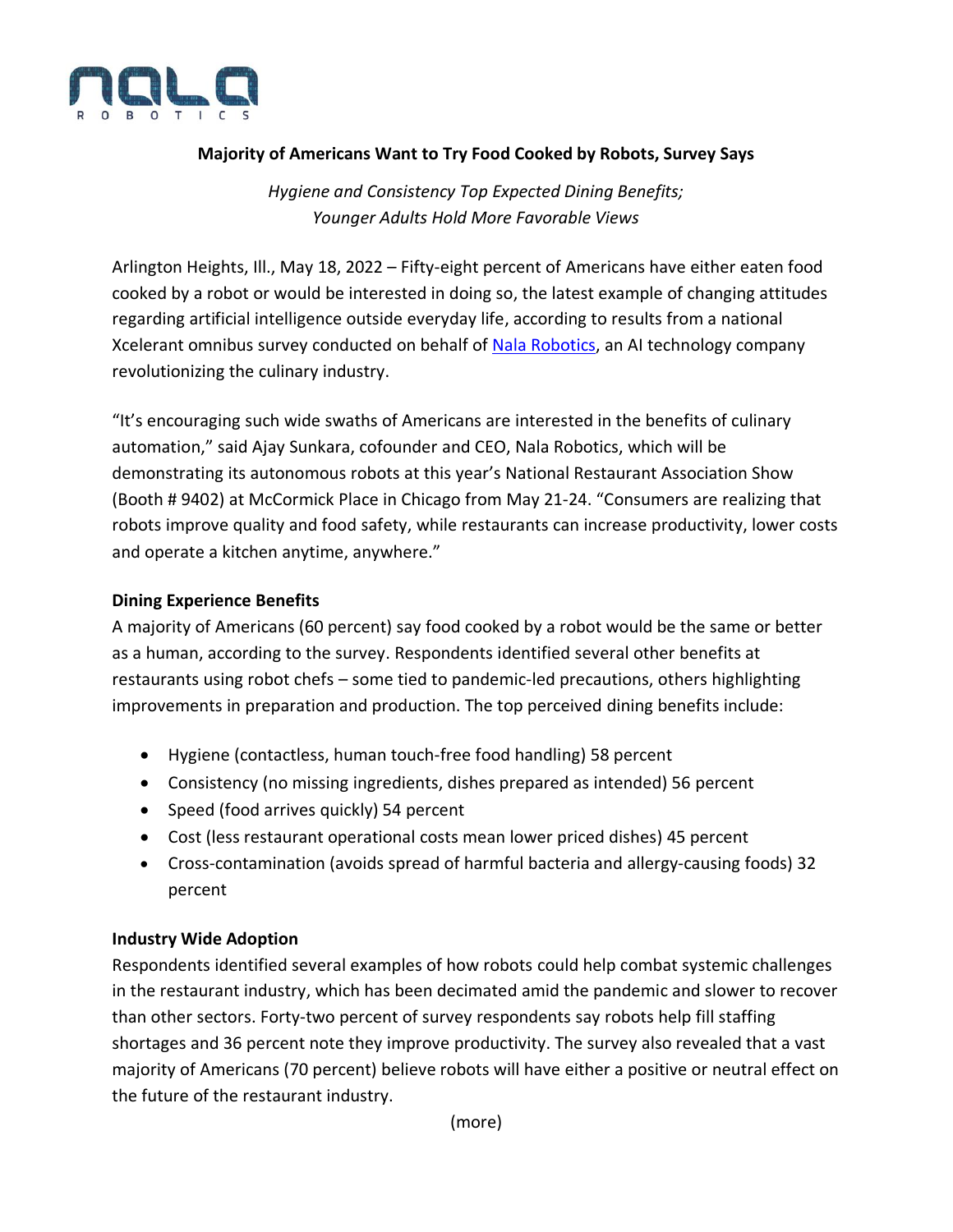# ROBOT SURVEY/2

As awareness grows, so does consumer sentiment. Nearly seven out of 10 (69 percent) Americans who are aware of robots in restaurants have either eaten food cooked by a robot or are interested in doing so. Among that same cohort, 68 percent of respondents indicated food cooked by a robot would be better or comparable to food cooked by a human.

Restaurant automaton goes well beyond robots that cook food. Americans surveyed ranked several other tasks acceptable for robots:

- Dishwasher (59 percent)
- Cashier (40 percent)
- Server/waiter (32 percent)
- Delivery/courier (29 percent)
- Host/hostess (27 percent)

"Artificial intelligence is inevitable and will continue to revolutionize the way restaurants operate, especially as awareness and consumer education grows," added Sunkara. "Our survey reveals there are huge benefits and opportunities when it comes to robot automation in the culinary industry. We have seen our own fully automated chefs reduce labor costs by as much as 60 percent, helping address the ongoing staffing shortages affecting the food and hospitality sectors across the country."

# **A Digital Divide**

While a majority of respondents indicated interest in eating food cooked by a robot (52 percent), younger adults signaled a much stronger desire. Interest peaked among Millennials (62 percent), followed by Gen Z (58 percent) and Gen X (54 percent). Baby Boomers were among the most resistant, with only 39 percent interested in trying food cooked by a robot.

## **About the Survey**

The [Xcelerant omnibus survey](https://www.directionsresearch.com/xcelerant-rapid-omnibus-online/) was conducted from May 5 to May 6, 2022 by [Directions](https://c212.net/c/link/?t=0&l=en&o=3517343-1&h=1187291236&u=https%3A%2F%2Fdirectionsresearch.com%2F&a=Directions+Research)  [Research](https://c212.net/c/link/?t=0&l=en&o=3517343-1&h=1187291236&u=https%3A%2F%2Fdirectionsresearch.com%2F&a=Directions+Research) among a demographically balanced nationally representative sample of 1,042 U.S. adults 18 years of age and older, weighted by age, gender, geographic region, race and education. Generations defined as: Generation Z (ages 18-25), Millennials (ages 26-41), Generation X (ages 42-57) and Baby Boomers (ages 58-76).